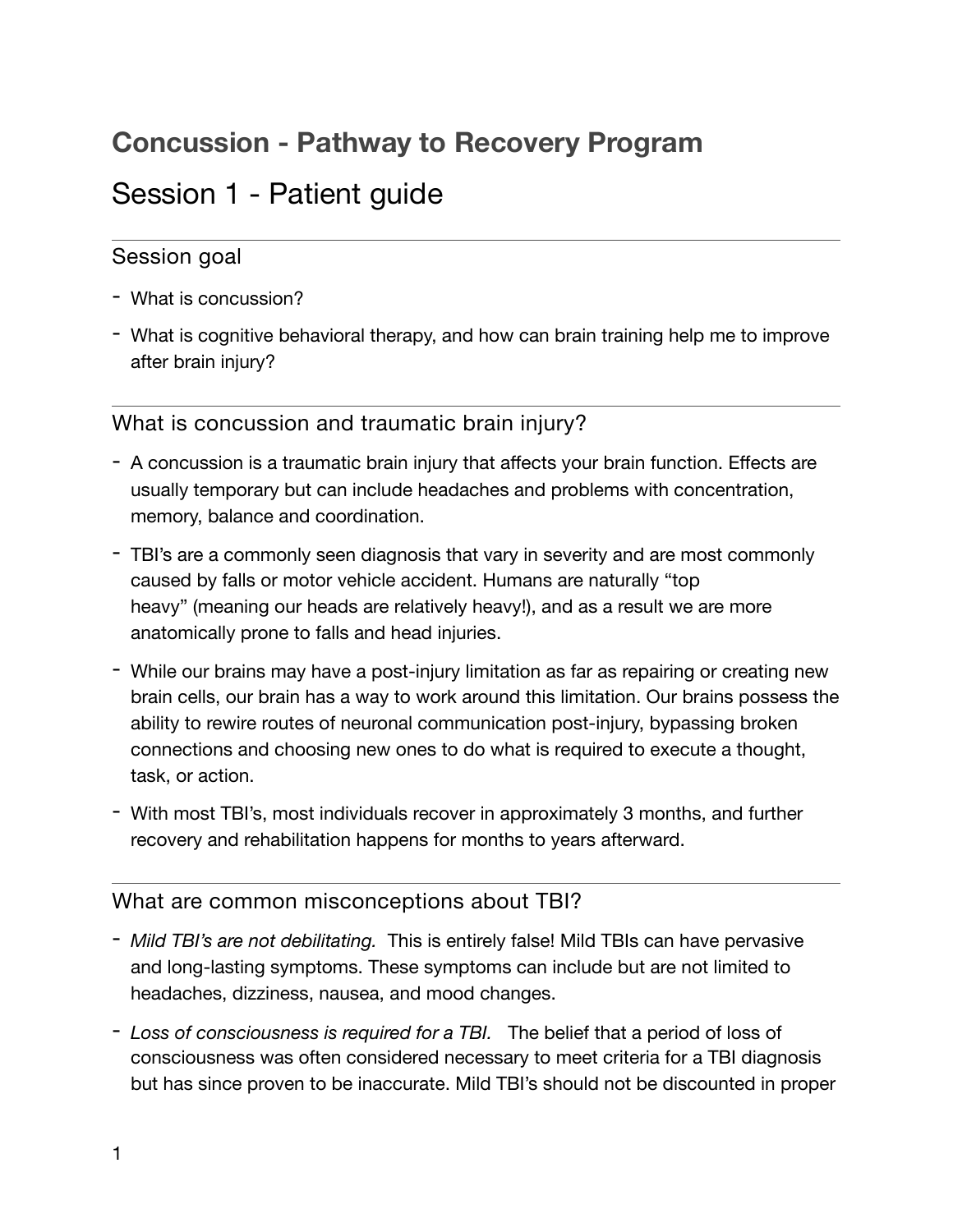rehabilitation and aftercare because it is considered a "less severe" diagnosis in comparison to more severe head injuries.

- *All people with TBI have the same symptoms.* While there are a few more commonly observed symptoms, TBI symptoms vary by individual and can be affected by the individuals physical state at the time of the accident, past incidence of head injury, and other factors.
- *Recovering from TBI is a straightforward, quick process.* Like many injuries, rehabilitation takes time and commitment in order to be successful. A treatment and rehabilitation plan that is tailored to the patient's symptoms and needs is key to seeing improvement or dissipation of symptoms. The majority of healing takes place within the first year after an accident, but some individuals continue living and managing symptoms for the remainder of their lives.

#### How the brain heals itself

- As discussed during session, our brain is capable of using its pliability and flexibility to adjust to your new state of health after your injury. TBI's do not manifest symptoms that we can see, but symptoms that the patient alone can feel. This can lead to an "it's all in my head" way of thinking or less recognition for the pain that you're living through. While we are aware that the amount of pain experienced is typically mediated in the brain, did you know that the brain can reduce or amplify the amount of pain that we are feeling?

#### What is cognitive therapy?

- We can teach the "brain to heal itself" after head injury
- There are important links between the brain, fatigue, pain, stress, memory loss and other postconcussional symptoms.
- We can use stress reduction techniques, mindfulness, and other CBT techniques to improve the way our brain recovers from head trauma.
- By learning how to change thoughts, emotions, and focus, we can improve concussion symptoms
- During the next 12 weeks we will:
	- Understand cognitive patterns affecting recovery from concussion